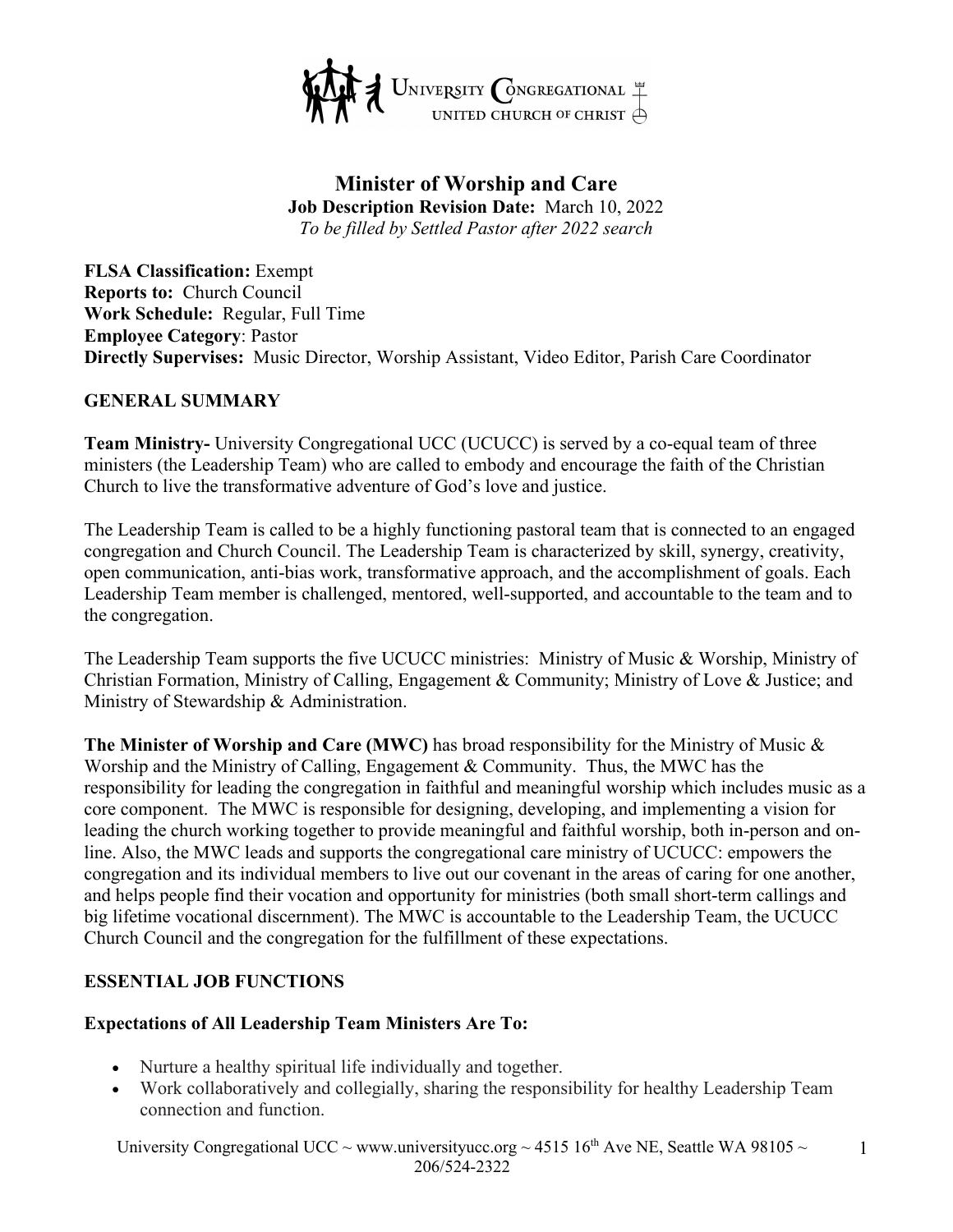

- Share preaching and pastoral care responsibilities within the Leadership Team.
- Exercise responsibility, leadership, and authority within their designated portfolio while consulting with the other Leadership Team members and laity.
- Collaborate with lay leadership, developing specific goals and outcomes related to the minister's specific areas of portfolio ministry.
- Support and participate in the portfolio ministries headed by other Leadership Team members.
- Support all the church's missions and ministries.
- Demonstrate desire and sensitivity to working in diverse racial, ethnic, cultural and religious settings and be attentive to implicit-bias perspectives and training.
- Communicate in a timely and effective manner to individuals and the congregation.
- Be accountable to the congregation through the Church Council, Personnel Committee, and Leadership Parish Relations Committee.
- Work diligently to grow in the UCC's "Marks of Faithful and Effective Authorized Ministers."

## **Specific areas of responsibility of Minister of Worship and Care include:**

- Work directly with staff and laity within the Music & Worship Ministry and Calling, Engagement & Community Ministry (two of five designated ministries of the Church).
- Supervise program staff for Music & Worship Ministry and Calling, Engagement & Community Ministry including hiring, training, direction, meetings, performance feedback, corrective action performance documentation, positive reinforcement, frequent communication and adherence to the policies and procedures in the UCUCC Personnel Handbook.
- Lead the coordination of activities of Music & Worship
- Lead the visioning and goal setting for Music & Worship and Calling, Engagement  $\&$ Community programming in line with articulated UCUCC priorities, and support implementation of goals as approved by Council.
- Interpret, articulate, and promote the congregation's overall mission, vision, and goals from the perspective of Music & Worship and Calling, Engagement & Community ministries in service to the Church Council and congregation.

## **KNOWLEDGE, SKILLS AND ABILITIES**

- Be ordained by the United Church of Christ or by another appropriate judicatory body that confers eligibility for standing in the United Church of Christ, and be duly called by the congregation through a Council-approved search and call process
- Demonstrate skill and experience as a preacher in the pulpit and in other settings
- Experience as a parish minister in congregational settings
- Ability to provide compassionate pastoral care with a variety of congregants in diverse settings including church, home, hospital, long-term care etc.
- Experience and ability to function in a collegial manner with ordained and non-ordained church employees and congregants.
- Experience designing music and worship for both in-person and online engagements in ways that enhance congregants connection to the divine.